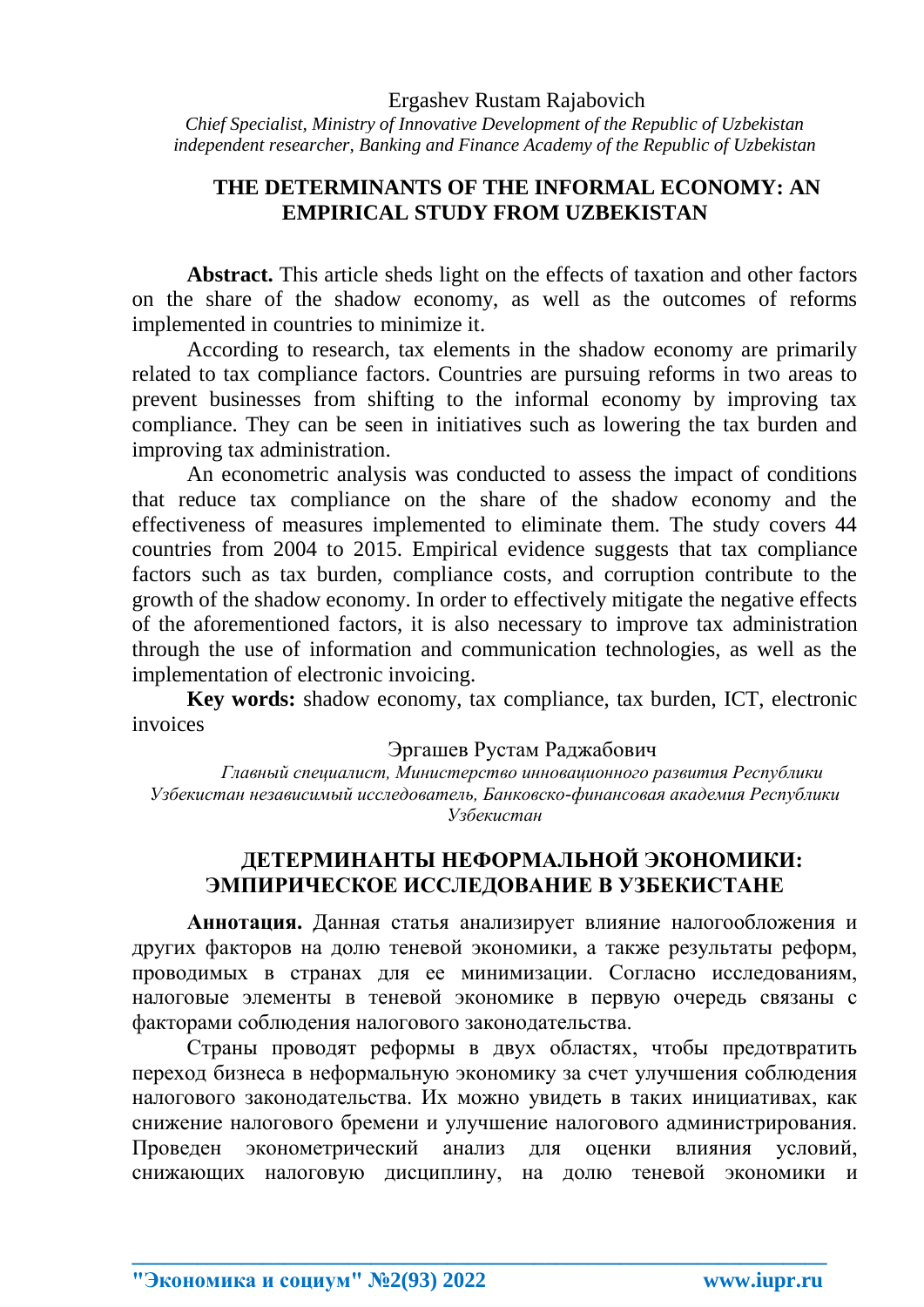эффективности реализуемых мер по их устранению. Исследование охватывает 44 страны с 2004 по 2015 год.

Эмпирические данные свидетельствуют о том, что факторы налогового комплаенса законодательства, такие как налоговое бремя, издержки соблюдения и коррупция, способствуют росту теневой экономики. Для эффективного смягчения негативного воздействия вышеперечисленных факторов также необходимо совершенствовать налоговое администрирование за счет использования информационнокоммуникационных технологий, а также внедрения электронного выставления счетов.

**Ключевые слова:** теневая экономика, соблюдение налогового законодательства, налоговая нагрузка, ИКТ, электронные счета-фактуры.

#### **Introduction**

Today, taxes are not only a source of financing public spending, but also a fiscal instrument that can be used as an effective, flexible and prudent forecasting tool to improve the process of social protection and accelerate economic development. Moreover, tax mechanisms are also widely used in global operations as an effective tool in combating the informal economy. This is because those who work in the informal economy conceal the tax base or do not fully account for the turnover, which has a direct impact on state budget revenues.

It should be noted that the regulation of the economy through tax mechanisms has both financial and legal implications, and a well-thought-out tax policy can serve not only to reduce the tax burden, but also to ensure the stability of the country's economy.

The efficiency of tax policy in reducing the size of the shadow economy depends on overall capability of tax administration to evaluate each taxpayers behavior and establish mechanisms to prevent possible negative situations relating thereof.

This, in turn, necessitates the development of tax policy, taking into account the values of the population, living standards and the specifics of business entities operating in it. In view of the above, the improved tax mechanisms allow for the timely and maximum collection of all taxes and other mandatory payments established by law, while maintaining confidence in the tax system and its administration.

### **Literature review**

Studies on the reduction of the shadow economy and the experience of developed countries in this regard show that the core of reforms should be the issue of improving tax compliance [1].

Tax compliance is one of the most widely discussed issues in scientific and political circles in recent years, one of the main reasons for which is the collapse of the tax base due to the low level of compliance in most developing economies [2].

Tax compliance is a broad and complex concept. As for Martiga [3] it basically involves the voluntary, complete and timely fulfillment of all tax obligations established by law.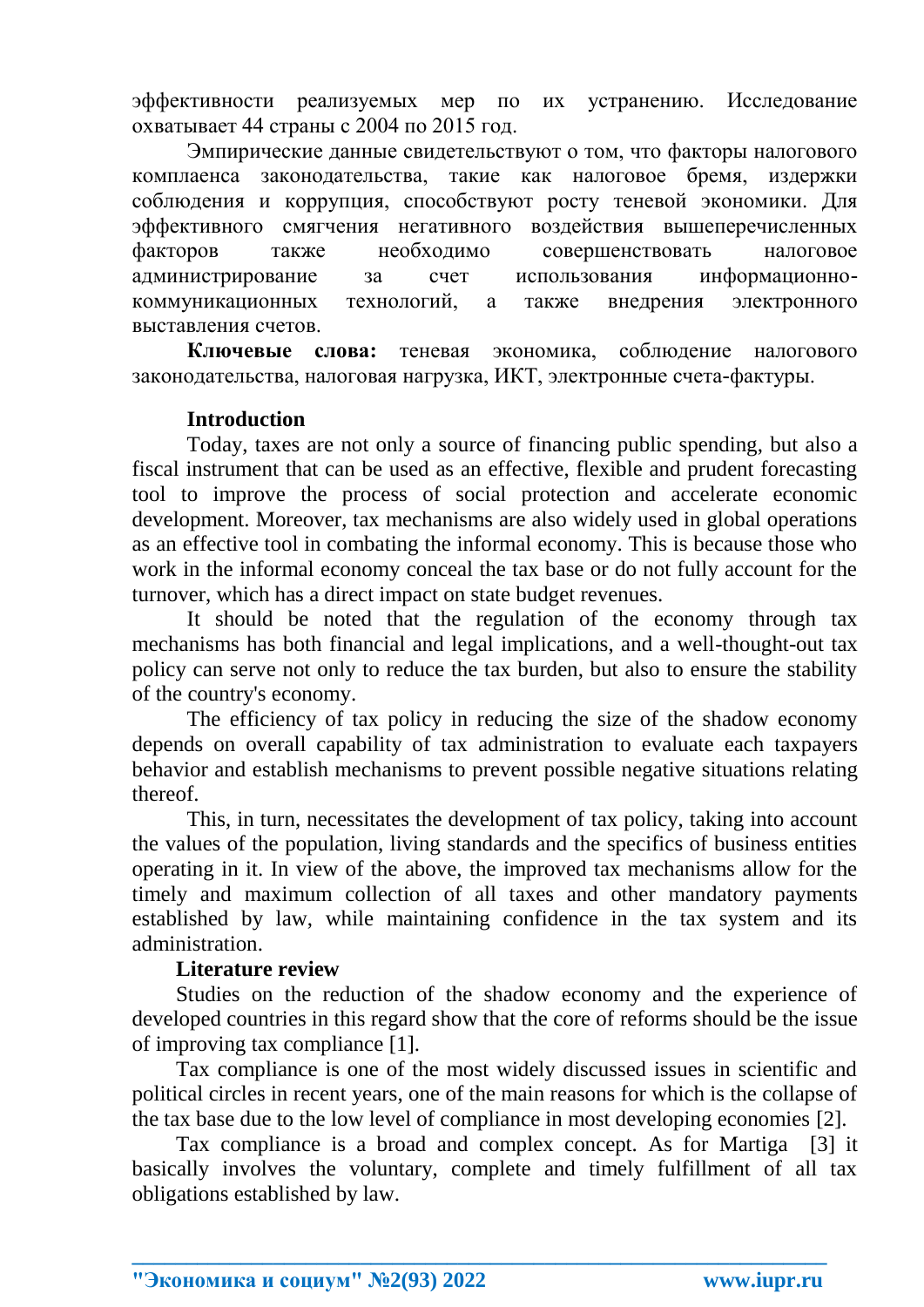In this case, the following are the main issues:

- submission of tax reports in a timely manner:
- provide accurate information on income and deductions;
- timely and full payment of taxes and other mandatory payments.

Palil and Mustafa [4] describes high tax compliance as a combination of taxpayers willingness to comply with tax legislation, provide accurate information about their income, correctly calculate and claim deductions and benefits, and pay all taxes on time and in full.

According to Heider`s, compliance depends on individual behavior, which in turn emphasizes that an individual's behavior is formed as a result of internal or external influences. In this case, the actions that occur as a result of internal influences are under the personal control of the individual. Conversely, behaviors that occur as a result of external influences reflect an individual's behavior toward a situation or environmental factor, i.e., their response [5, 6].

Based on the above, we can define tax compliance as the voluntary, timely and complete fulfillment of tax obligations by taxpayers.

Since the concept of trust plays a central role in improving tax compliance, the most important factor influencing it is related to tax policy, and research shows that a number of principles need to be taken into account when developing it. In particular, Niyazmetov [7] in his research on the basic principles of tax policy and their role:

- 1. The efficiency of the tax system.
- 2. Fairness of taxation.
- 3. Simplicity of the taxation system.
- 4. Adequacy of taxation.
- 5. Flexibility of taxation.
- 6. Transparency of the tax system.
- 7. Sustainability of tax policy.

The tax policy developed (improved) taking into account the above principles, the mechanisms and tools for its implementation will have a two-way effect in improving the level of tax compliance [8].

First, a tax policy developed in accordance with the socio-economic situation of the population and the goals of business entities ensures the voluntary fulfillment of taxpayers' obligations.

Second, businesses that intend to start or operate with the goal of tax evasion or evasion will be forced to change their decisions, recognizing that tax evasion is unlikely under carefully designed tax legislation and administration.

The low level of tax compliance is also directly related to the **tax culture,** which is also recognized as an important basic principle of tax policy. In addition to taxpayers' knowledge of taxation, tax culture reflects the state of tax policy developers, scholars, experts in the field, government fiscal agencies, and the relationship between taxpayers [9].

According to Niyazmetov [7], the tax culture depends primarily on the state of the tax legislation in force in the country, and its high or low level, in turn, depends in many respects on the developers of tax policy. In addition, the culture of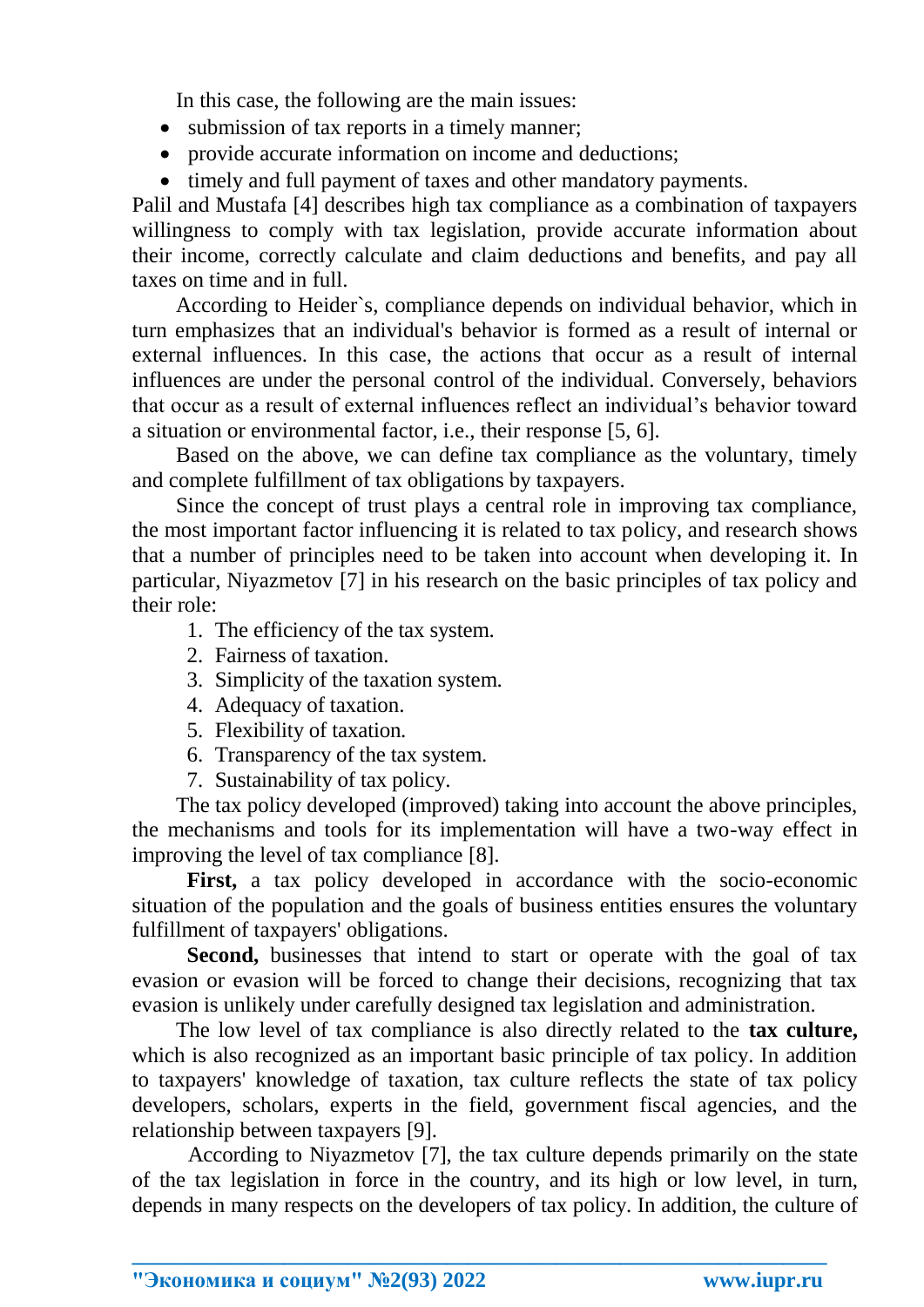taxpayers also depends on the behavior of taxpayers, their attitude towards taxpayers.

In addition to the tax factors listed above, tax compliance also depends on a number of institutional, socio-economic and demographic factors, and their impact should be taken into account when developing (or improving) tax policy in line with reducing the size of the shadow economy.

However, research shows that in most cases the impact of these factors in developing countries is not analyzed in detail, and tax policy is projected only as a source of funding for state budget revenues. This, in turn, leads to a decrease in the level of tax compliance in the country, resulting in the creation of a large amount of value added outside the tax coverage, ie in the informal economy [10].

In particular, the share of the shadow economy in developed countries is 9- 20% of GDP, in developing countries - 25-65%, in Eastern Europe and Central Asia - an average of 38.5% [11]. These figures indicate that countries have reserves of additional tax sources at the same percentage, but even higher.

This means that the informal economy in any country operates in parallel with the formal economy. But its level varies in states depending on the perfection of the legislation, the fairness of taxation, the mentality of the people and a number of other tax compliance factors [12].

The study of the level of impact of these factors and the analysis of the effectiveness of measures taken in our country and abroad to eliminate them will allow to determine the direction of reforms needed to reduce the size of the informal economy in Uzbekistan.

### **Methodology**

In order to determine the factors that contribute to the large gap between the informal economy in developed and developing countries, their impact and the effectiveness of reforms to prevent it, from 2004 to 2015 from 44 countries (34 OECD countries and 10 OECD countries) Econometric analysis was carried out on the basis of the indicators obtained from the Commonwealth of Independent States  $(CIS)$ .

The share of the informal economy for use in econometric analysis and the factors influencing it were classified by the following indicators.

### *Dependent variable*

The size of the informal economy is obtained as a dependent variable, and the data are based on indicators calculated by Medina and Schneider [13] based on the MIMIC (Multiple Indicator and Multiple Cause) model. The size of the informal economy for Uzbekistan is based on indicators calculated by the United Nations Development Program (UNDP) on the basis of the MIMIC model [14]. This approach allows the size of the shadow economy to be reflected as a share of GDP. The average share of informality in the economies of the 44 countries covered by the study is 20%, which is 7.8% lower than the world average. In the OECD and CIS countries, this figure is 14.5 and 38.5 percent, respectively, while in Uzbekistan it is 45.3 percent (see Figure 2).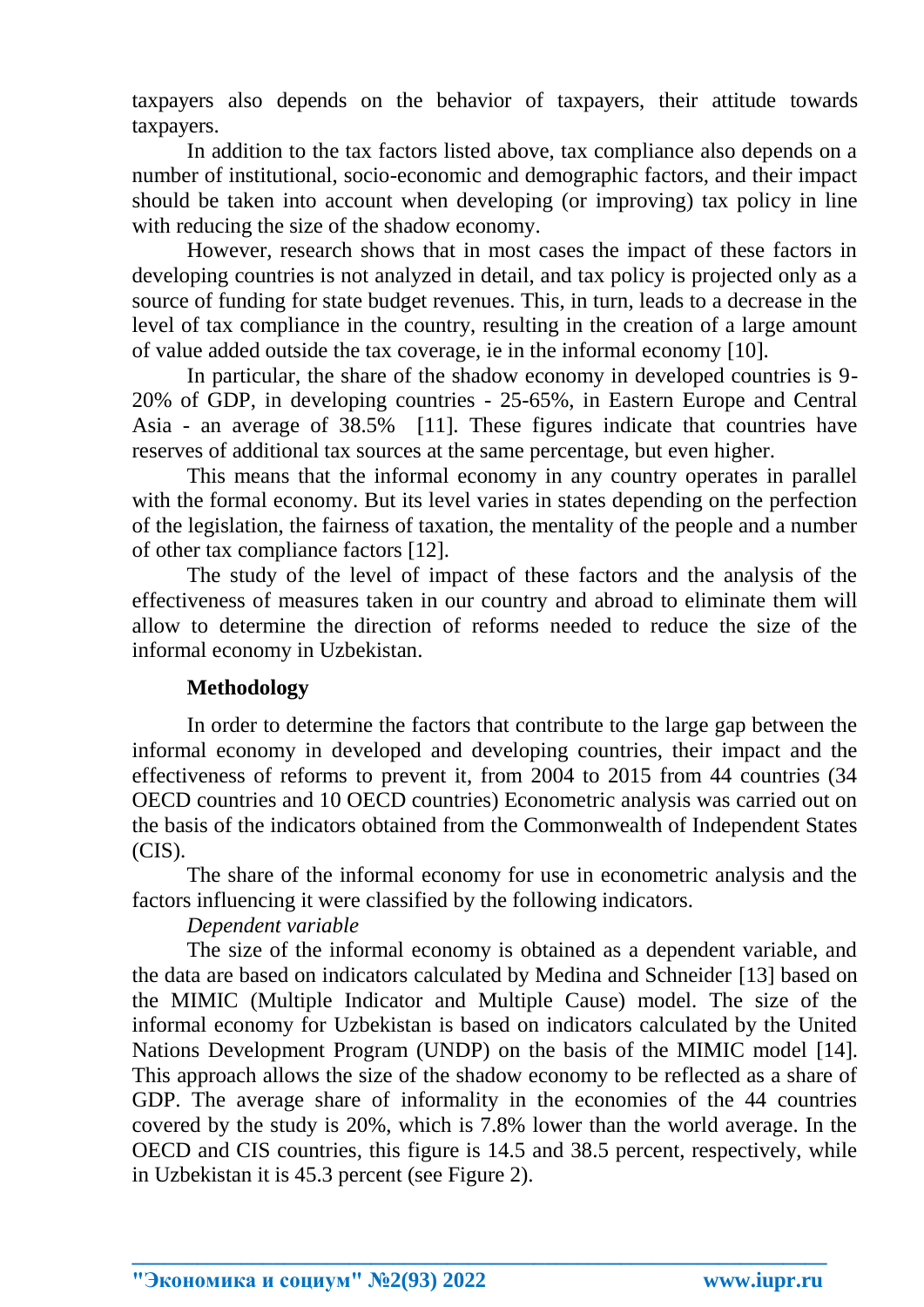

**Figure 2. Country groups and the share of informal economy in GDP in**   $\text{Uzbekistan}$  (2015)<sup>1</sup>

#### *Independent variable*

Research conducted by foreign and national economists shows that the factors regulated by the tax policy and administration of the informal economy are mainly related to the tax complex, and the experience of countries in improving it shows that work has been done in two directions. In particular,

- Incentives for industries and activities affected by the tax burden through various tax mechanisms; and

- Improving tax administration on the basis of advanced information technologies.

Table 1 provides a summary of the key indicators used in the analysis.

| Indicator name and<br>abbreviations                    | <b>Brief description and source</b>                                                                                                                                                                                         | <b>Expected</b><br>correlation |
|--------------------------------------------------------|-----------------------------------------------------------------------------------------------------------------------------------------------------------------------------------------------------------------------------|--------------------------------|
| Тобе ўзгарувчи $(Y_{it})$                              |                                                                                                                                                                                                                             |                                |
| The size of the informal<br>economy $(SE)$             | The share of the informal economy is the share of GDP<br>$(in\%)$ .<br>Source: Medina and Schneider (2018); UNDP (2018).                                                                                                    |                                |
| Main (concerned) variables, $(X_{it})$                 |                                                                                                                                                                                                                             |                                |
| Start-up costs $(CS)$                                  | All costs associated with the registration of business, as a<br>share of GDP per capita (in%).<br>Source: World Bank (worldbank.org)                                                                                        | $+$                            |
| Compliance costs $(CC)$                                | Index of time spent on fulfillment of tax obligations. (0 -<br>past;<br>$10 - high$<br>Source: Fraser Institute (fraserinstitute.org)                                                                                       | $+$                            |
| Tax burden $(TB)$                                      | The sum of the rates of total taxes and mandatory payments<br>levied on profits $(\%).$<br>Source: World Bank (worldbank.org)                                                                                               | $+$                            |
| Information and<br>communication technologies<br>(ICT) | Index of the level of development of information and<br>communication technologies (1 - low; 50 - high).<br>Source: UNCTAD (unctad.org)                                                                                     |                                |
| E-Invoice $(EI)$<br>Controlling variables, $(Z_{it})$  | An indicator that reflects the period in which the electronic<br>invoicing practice was introduced (1) and the period in which<br>it was not introduced (0).<br>Source: Formed by the author on the basis of internet data. |                                |

**\_\_\_\_\_\_\_\_\_\_\_\_\_\_\_\_\_\_\_\_\_\_\_\_\_\_\_\_\_\_\_\_\_\_\_\_\_\_\_\_\_\_\_\_\_\_\_\_\_\_\_\_\_\_\_\_\_\_\_\_\_\_\_\_**

**Table 1. Brief description of variables**

**.** 

<sup>1</sup> Муаллифлар томонидан тайёрланди.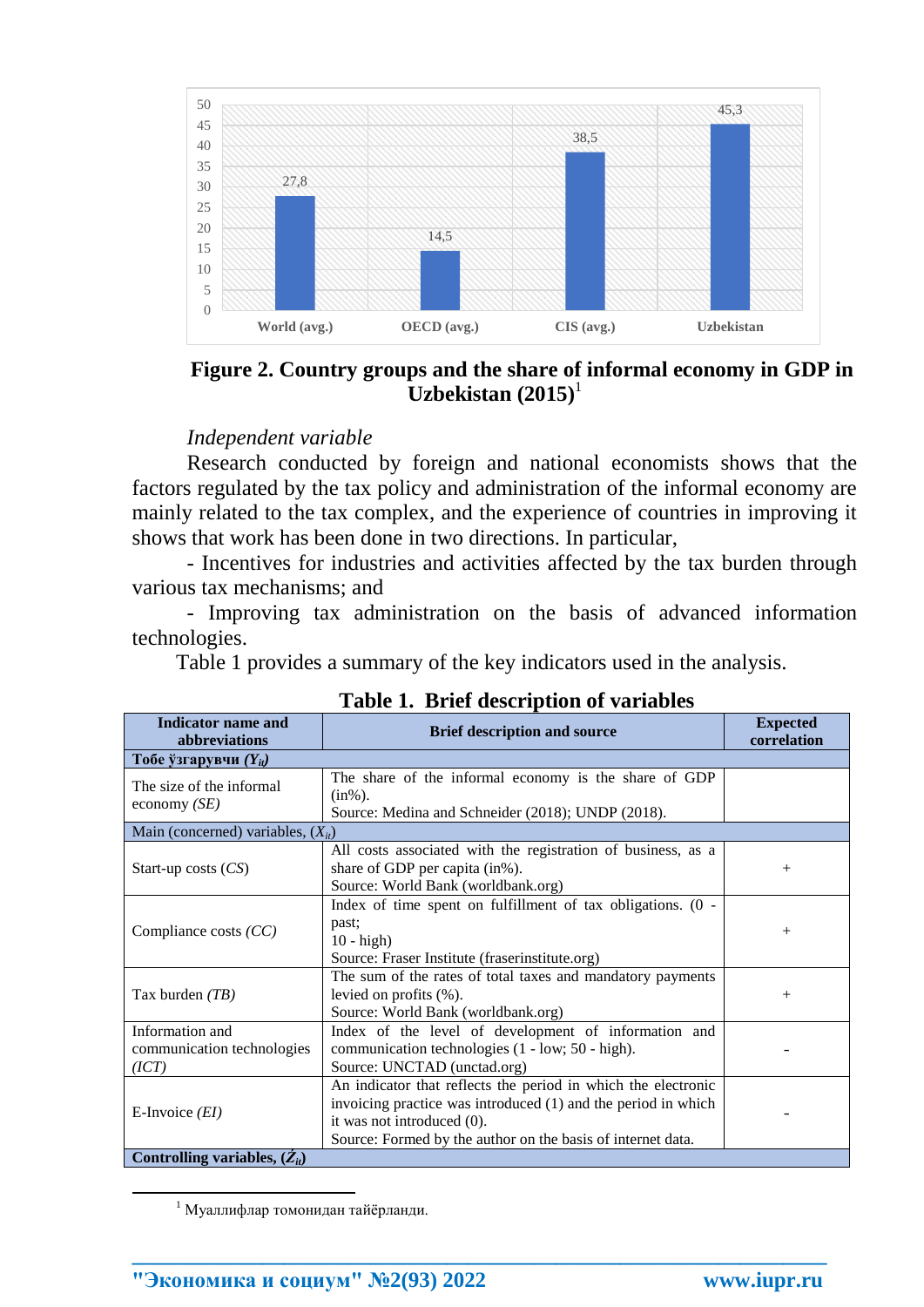| Control of corruption $(CC)$ | Index of corruption in the country $(-2.5 - \text{weak}; 2.5 - \text{strong})$                                                                                 |  |
|------------------------------|----------------------------------------------------------------------------------------------------------------------------------------------------------------|--|
| Income level $(IL)$          | GDP per capita (%).<br>Source: World Bank (worldbank.org)                                                                                                      |  |
| Level of education $(EL)$    | The level of admission to secondary education is higher than<br>the number of all children eligible for education (in%).<br>Source: World Bank (worldbank.org) |  |

Analyzing the statistics on the indicators listed above, Table 2 shows that the average level of the informal economy in 44 countries was 21.3% of GDP (2004- 2015), with the highest rate being 53.07% (2009) in Georgia. observed.

| <b>All countries</b>           |                               |        |                       |                  |         |            |
|--------------------------------|-------------------------------|--------|-----------------------|------------------|---------|------------|
| <b>Variables</b>               | Number of<br>observation<br>S | Mean   | Standard<br>deviation | Minimum          | Maximum | <b>VIF</b> |
| The size of the shadow economy | 528                           | 21.31  | 12.54                 | 6.16             | 68.46   |            |
| Start-up costs                 |                               |        |                       |                  |         | 1.0        |
|                                | 528                           | 22.63  | 47.93                 | 0.00             | 429.20  | 6          |
| Compensation costs             |                               |        |                       |                  |         | 1.4        |
|                                | 494                           | 7.49   | 1.53                  | $\boldsymbol{0}$ | 9.38    | 9          |
| Tax burden                     |                               |        |                       |                  |         | 1.1        |
|                                | 451                           | 44.67  | 17.79                 | 15.3             | 137.2   | 6          |
| <b>AKT</b>                     |                               |        |                       |                  |         | 1.3        |
|                                | 528                           | 16.78  | 6.34                  | 3.23             | 31.71   | 6          |
| E-invoice                      |                               |        |                       |                  |         | 1.0        |
|                                | 528                           | 0.12   | 0.32                  | 0.00             | 1.00    | 7          |
| Corruption control             |                               |        |                       |                  |         | 1.8        |
|                                | 528                           | 0.82   | 1.15                  | $-1.37$          | 17199   | 7          |
| Income level                   |                               |        |                       |                  |         | 1.1        |
|                                | 528                           | 30400  | 24189                 | 311              | 118823  | 1          |
| Level of education             |                               |        |                       |                  |         | 1.4        |
|                                | 468                           | 103.52 | 14.60                 | 80.04            | 163.93  | 8          |

# Table 2. **Descriptive statistics**

| <b>OECD</b> countries          |                                |        |                       |                |         |                  |
|--------------------------------|--------------------------------|--------|-----------------------|----------------|---------|------------------|
| <b>Variables</b>               | Number of<br>observation<br>S. | Mean   | Standard<br>deviation | Minimum        | Maximum | <b>VIF</b>       |
| The size of the shadow economy | 408                            | 15.74  | 6.51                  | 6.16           | 32.65   |                  |
| Start-up costs                 |                                |        |                       |                |         | 1.1              |
|                                | 408                            | 23.56  | 42.63                 | 0.00           | 332     | $\boldsymbol{0}$ |
| Compensation costs             |                                |        |                       |                |         | 1.6              |
|                                | 407                            | 7.71   | 1.37                  | $\overline{0}$ | 9.38    | $\overline{4}$   |
| Tax burden                     |                                |        |                       |                |         | 1.3              |
|                                | 349                            | 42.28  | 12.43                 | 19.8           | 76.7    | $\overline{2}$   |
| <b>AKT</b>                     |                                |        |                       |                |         | 1.2              |
|                                | 408                            | 18.43  | 5.37                  | 4.04           | 31.71   | 6                |
| E-invoice                      |                                |        |                       |                |         | 1.1              |
|                                | 408                            | 0.13   | 0.33                  | 0.00           | 1.00    | $\overline{0}$   |
| Corruption control             | 408                            | 1.31   | 0.78                  | $-0.77$        | 2.47    | 1.9<br>8         |
| Income level                   |                                |        |                       |                |         | 1.0              |
|                                | 408                            | 38132  | 22133                 | 6040           | 118823  | 6                |
| Level of education             |                                |        |                       |                |         | 1.3              |
|                                | 377                            | 106.19 | 14.62                 | 80.04          | 163.93  | 7                |
| <b>CIS</b> countries           |                                |        |                       |                |         |                  |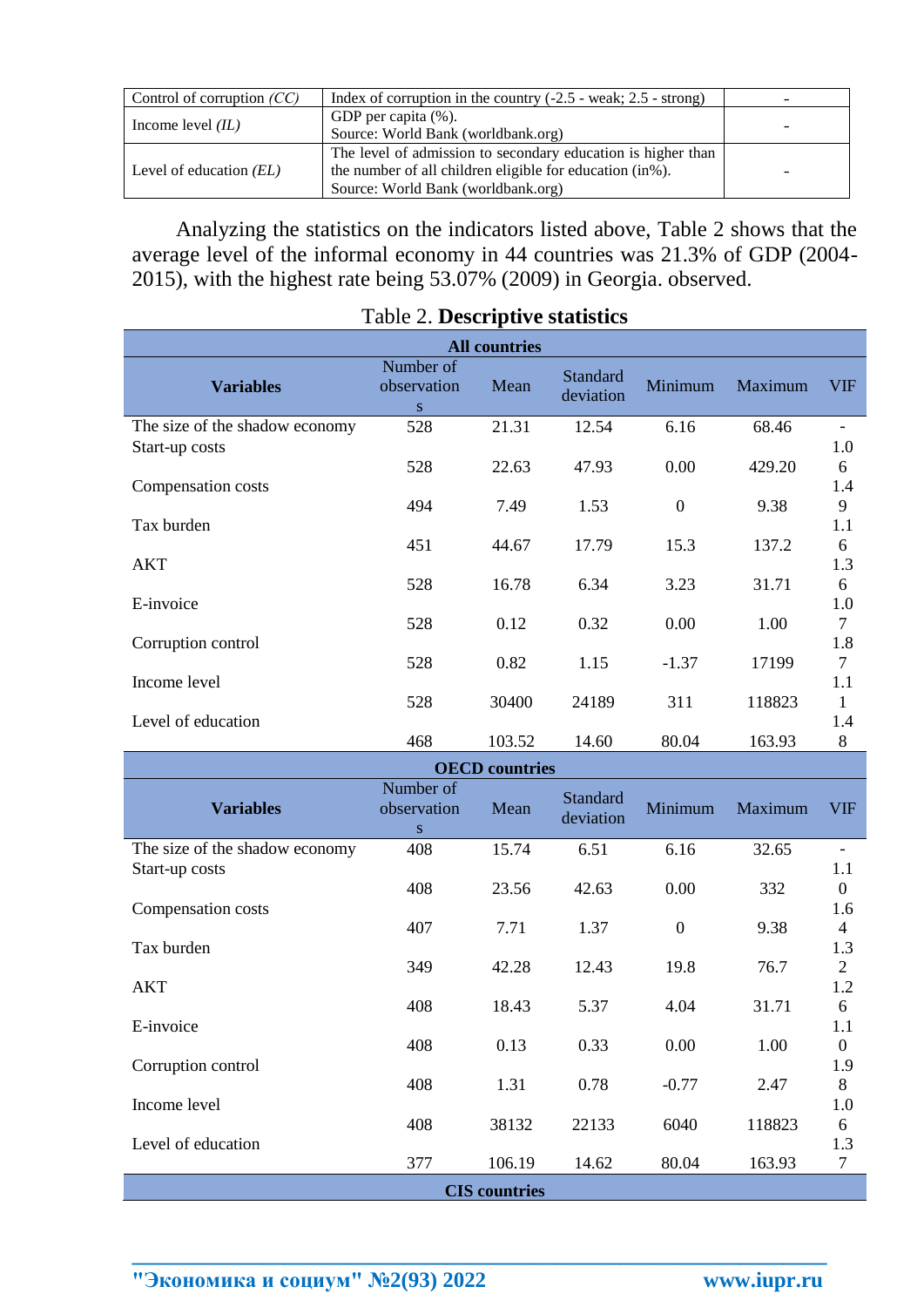| <b>Variables</b>               | Number of<br>observation<br><sub>S</sub> | Mean    | <b>Standard</b><br>deviation | Minimum          | Maximum | <b>VIF</b>   |
|--------------------------------|------------------------------------------|---------|------------------------------|------------------|---------|--------------|
| The size of the shadow economy | 120                                      | 40.25   | 9.11                         | 23.70            | 68.46   |              |
| Start-up costs                 |                                          |         |                              |                  |         | 1.4          |
|                                | 120                                      | 19.46   | 62.81                        | 0.00             | 429.20  | $\theta$     |
| Compensation costs             |                                          |         |                              |                  |         | 1.8          |
|                                | 87                                       | 6.48    | 1.83                         | $\boldsymbol{0}$ | 8.11    | 8            |
| Tax burden                     |                                          |         |                              |                  |         | 2.1          |
|                                | 102                                      | 52.83   | 28.11                        | 15.3             | 137.2   | 4            |
| <b>AKT</b>                     |                                          |         |                              |                  |         | 2.3          |
|                                | 120                                      | 11.17   | 6.19                         | 3.23             | 30.05   | $\Omega$     |
| E-invoice                      |                                          |         |                              |                  |         | 1.5          |
|                                | 120                                      | 0.08    | 0.28                         | 0.00             | 1.00    | 3            |
| Corruption control             |                                          |         |                              |                  |         | 2.3          |
|                                | 120                                      | $-0.85$ | 0.42                         | $-1.37$          | 0.79    | 3            |
| Income level                   |                                          |         |                              |                  |         | 1.2          |
|                                | 120                                      | 4113    | 3743                         | 311              | 16007   | 5            |
| Level of education             |                                          |         |                              |                  |         | 1.5          |
|                                | 91                                       | 92.49   | 7.78                         | 80.32            | 111.93  | $\mathbf{0}$ |

A balanced panel data set was used in the econometric analysis. The panel data set allows you to increase the number of observations as they are crossed over years and different countries. This form is also non-observable and allows the management of features and time effects specific to country units [15].

The mathematical expression of the primary econometric model formed in the analysis is given in equation 1, which is based on the Ordinary Least Squares (OLS) method:

$$
SE_{it} = \alpha + \beta X_{it} + \delta Z_{it} + \varepsilon_{it}
$$
  
\n $i = 1, 2, 3, ..., N$   
\n $t = 2004, 2005, ..., T$  (1)

where,  $SE_{it}$  - t is the size of the informal economy available in country *i*;  $\alpha$  intercept; coefficients  $\beta$  and  $\delta$ ;  $X$  – set of concerned variables;  $\acute{Z}$  - set of controlling variables;  $\varepsilon_{it}$  - displays a standard error term.

Because the panel data set in our study was shorter than the number of country units in time (large *N* and small *T*), the results of our primary model *(1)* were validated using models recommended by Gujarati and Porter [16], particularly Fixed Effects (FE) and Random Effects (RE). check and determine the appropriate model for our data set.

In addition to taking into account the relationships between variables, these models allow us to consider how specific aspects of countries can affect the size and development of the informal economy over time. The Fixed Effects (FE) model considers the effect of time-independent, country-specific factors  $(u_i)$  as part of the intercept, *(α)*. In doing so, the Fixed Effects (*FE*) model considers the effects of these individual factors in relation to arbitrary variables  $(N_{it}$  *and*  $Z_{it}$ *)* (Equation 2). Also, the model assumes that the variance of the errors ( $v_i$  - *residual errors are independent and uniformly distributed,*  $v_{it} \sim H(0, \sigma^2)$  and the degree of deviation of the main equation line (*β* and *δ*) are constant.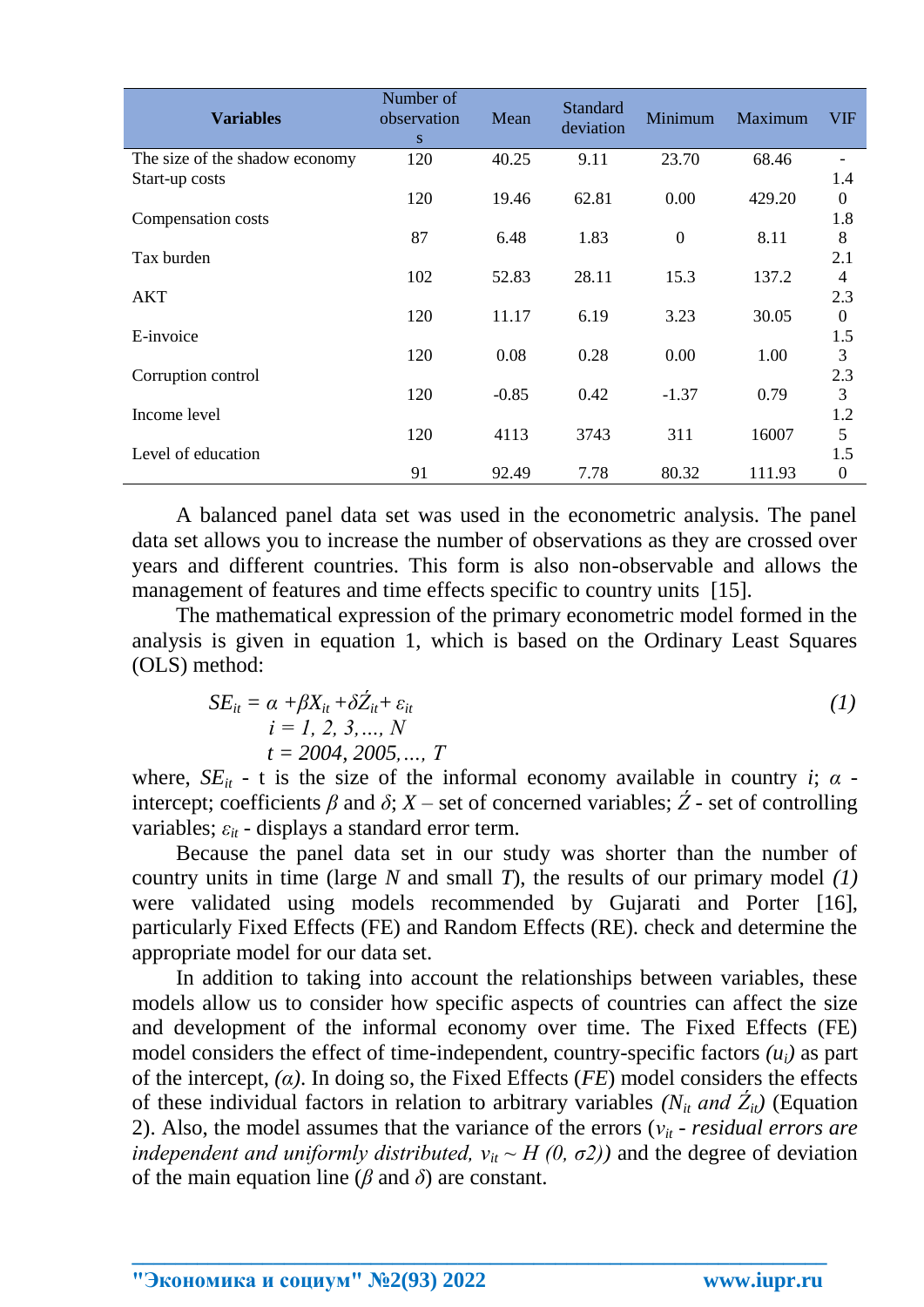$$
SE_{it} = (\alpha + u_i) + \beta X_{it} + \delta Z_{it} + v_{it}
$$
\n<sup>(2)</sup>

In contrast, in the Random Effects  $(RE)$  model,  $u_i$  is considered as a component of a complex standard error *(ε)* indicator, which allows the random deviation of the standard deviation across the country and (or) over time (Equation 3). Also, unlike *FE*, *RE* does not imply the influence of country-specific factors and no correlation between arbitrary variables, and evaluates the coefficient and intercept value  $(a, \beta, and \delta)$  of the factors under study as invariant.

$$
SE_{it} = \alpha + \beta X_{it} + \delta Z_{it} + (u_i + v_{it})
$$
\n(3)

In our econometric analysis, we consider the results of this three model in three cases. In particular, in the first case, the *OLS*, *RE* and *FE* models are used for all selected 44 countries, in the second case for the OECD member states and in the third case for the CIS countries.

Prior to the model-based regression, a series of tests were performed, and the necessary adjustments were made to the selected models based on their results.

In particular, the Variance Inflation Factor (VIF) test was performed to check the degree of multicollinearity between the selected independent variables. The test results showed that the degree of reflection of all regressors were less than 5 (see Table 2), i.e., the degree of error that could occur as a result of multicollinearity was statistically insignificant [16].

The *Cook-Weisberg test* was also performed to determine whether the selected indicators were homoskedastic or heteroskedastic across the values of the dependent variables under study. The test results showed that there was a problem of "heteroskedasticity" (see Table 3). In order to solve the existing problem, the "robust" specification was selected [17].

It is important to determine the appropriate model for the data set before interpreting the analysis results. For this reason, the *"Lagrangian Multiplier"* (LM) diagnostic test, initially recommended by Breusch and Pagan [18], was performed. This test shows which of the OLS or RE models is compatible with our panel kit. As can be seen from Table 3, in all three cases, the LM test supported the RE model results.

The Hausman test [19] was also performed to select between the *RE* and *FE* models. According to the results of this test, the regression of the data set covering 44 OECD and CIS countries, as well as the data set covering 34 OECD countries, shows that the results of the *RE* model are reliable. In contrast, the Hausman test showed that the *FE* was the most suitable model for the panel set data formed for the 10 CIS countries (see Table 3).

Based on the below test results, if we analyze the data of the relevant models in all three cases, the initial situation, i.e. *RE* model results obtained for 44 countries, shows that Start-up costs are statistically significant at 99% (or 0.01 coefficient). This means that a 1% increase in the cost of official business registration in these countries will lead to an increase in the share of clandestine activity in the economy by 0.008%. The impact of this indicator on business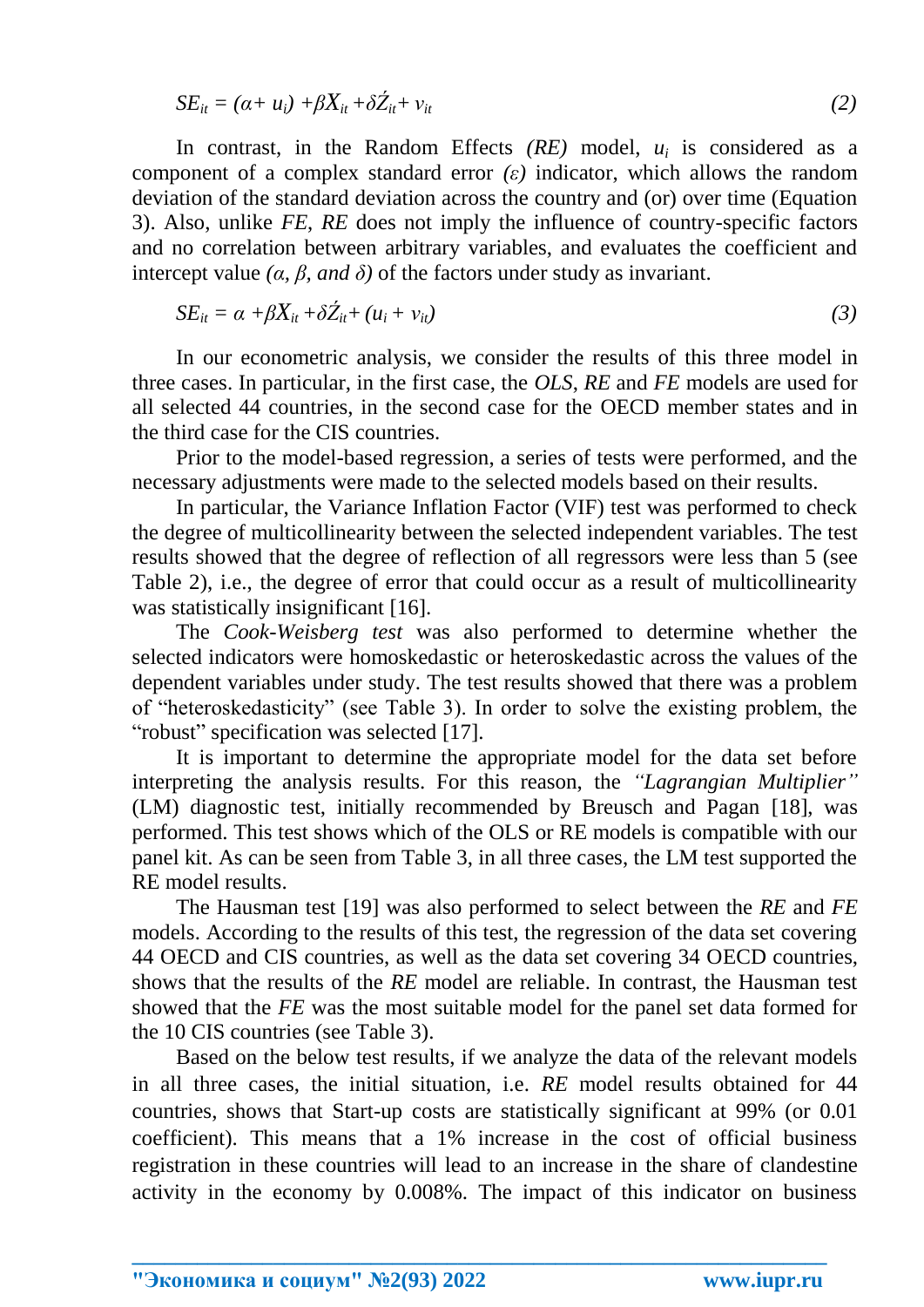entities operating in the OECD countries is higher, which is also statistically significant at 99%. It was found that a 1% increase in these expenditures could lead to a 0.011% increase in the share of the shadow economy in the OECD countries. However, although the impact of this indicator is greater in the CIS countries, we can see that it is not statistically significant. This indicates that the impact of this factor is secondary or insignificant for businesses operating in these countries. These results support the findings of a study conducted by Henrique et al. [20] in developed countries. Their research showed that the abolition of registration costs in developing countries with high levels of corruption had no effect on the voluntary registration of informal entities or, in some cases, an increase in the number of informal operators.

In terms of time spent on tax compliance and the impact of financial costs (compliance costs) on the share of the shadow economy, the results for the OECD and CIS countries are statistically significant at 90% (or 0.1), which indicates that 1 % increase thereof contributes to 0.223 and 0.661% growth in the informal economy, respectively.

|                                                                                 | Барча             | <b>HXTT</b>   |                  |
|---------------------------------------------------------------------------------|-------------------|---------------|------------------|
|                                                                                 |                   |               | МДХ мамлакатлари |
| Variables                                                                       | мамлакатлар       | мамлакатлари  | (10 мамлакат)    |
|                                                                                 | (44 мамлакат)     | (34 мамлакат) |                  |
|                                                                                 | $\overline{RE}^R$ | $RE^R$        | $FE^R$           |
| $CS_{it}$                                                                       | $0.008***$        | $0.011***$    | 0.045            |
|                                                                                 | (0.002)           | (0.002)       | (0.040)          |
| $CC_{it}$                                                                       | $0.384***$        | $0.233*$      | $0.166*$         |
|                                                                                 | (0.131)           | (0.126)       | (0.644)          |
| $TB_{it}$                                                                       | $0.025*$          | $0.011*$      | $0.078**$        |
|                                                                                 | (0.015)           | (0.018)       | (0.048)          |
| $ICT_{it}$                                                                      | $-0.318***$       | $-0.205***$   | $-0.675***$      |
|                                                                                 | (0.039)           | (0.036)       | (0.198)          |
| $EI_{it}$                                                                       | $-0.800**$        | $-0.562*$     | $-1.611**$       |
|                                                                                 | (0.322)           | (0.310)       | (1.156)          |
| $CoC_{it}$                                                                      | $-5.624***$       | $-3.639***$   | $-10.572***$     |
|                                                                                 | (0.488)           | (0.463)       | (1.808)          |
| $IL_{it}$                                                                       | $-0.146***$       | $-0.142***$   | $-0.156***$      |
|                                                                                 | (0.020)           | (0.020)       | (0.053)          |
| $EL_{it}$                                                                       | $-0.014$          | $-0.002$      | $-0.179$         |
|                                                                                 | (0.012)           | (0.011)       | (0.109)          |
| Constant                                                                        | 31.499***         | 25.408***     | 27.494**         |
|                                                                                 | (2.286)           | (2.054)       | (12.334)         |
| Observations                                                                    | 382               | 329           | 53               |
| Number of countries                                                             | 44                | 34            | 10               |
| $R^2$                                                                           | 0.592             | 0.509         | 0.786            |
| <b>F-statistics</b>                                                             | 354.32***         | 196.55***     | 17.48***         |
| Cook-Weisberg test                                                              |                   |               |                  |
| $\Delta$ Breusch - Pagan LM test                                                | 1115.80***        | 853.02***     |                  |
| <sup>3</sup> Hausman test                                                       |                   |               | 1272.82***       |
| $\boldsymbol{R}$<br>- «Robust» standart errors in paranthesis $(\varepsilon)$ . |                   |               |                  |

**Table 3. Results of regression analysis of informal economic factors**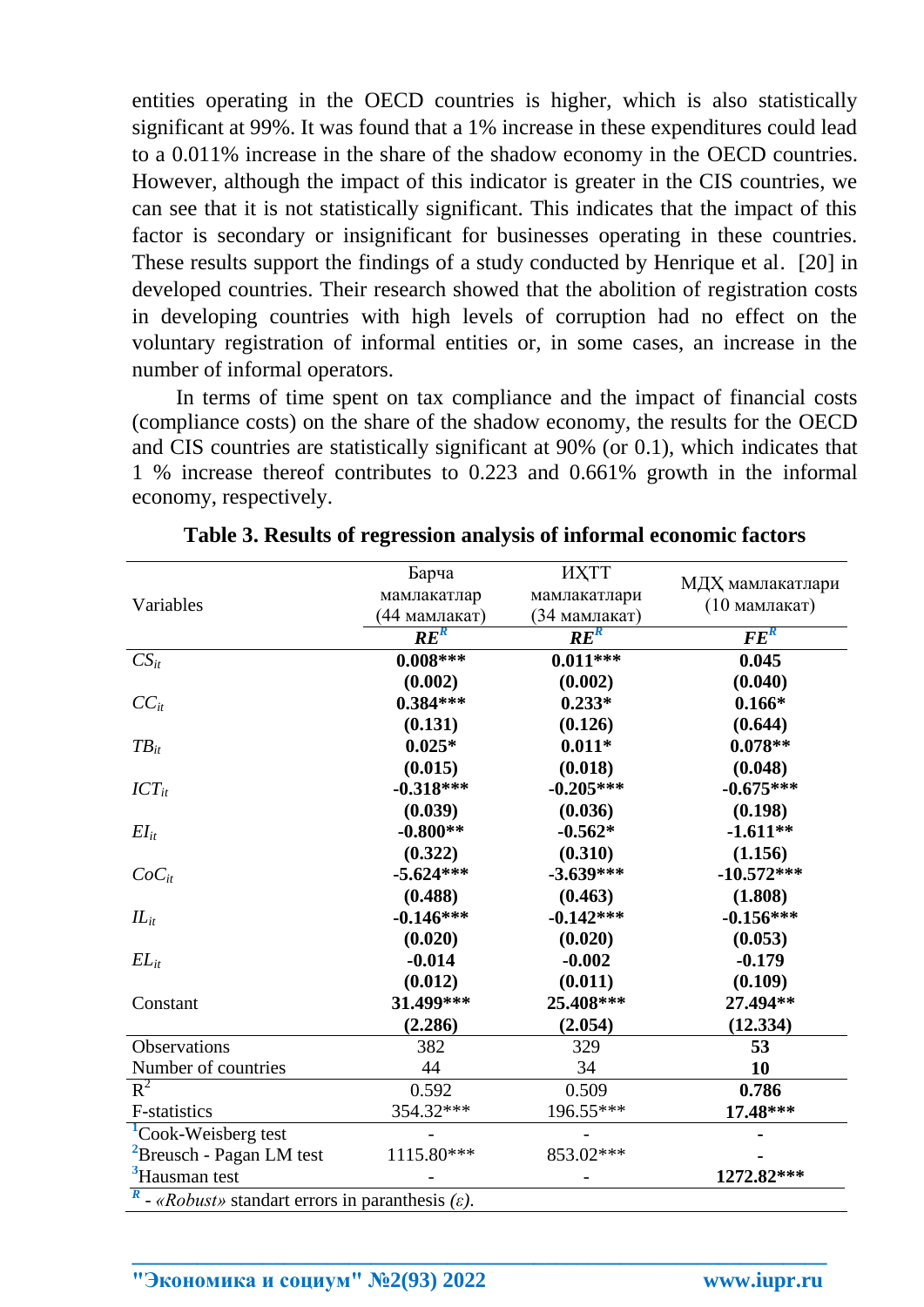Similarly, the tax burden reflected by the sum of income tax rates is positively correlated with the size of the informal economy, and in all three cases the results are statistically significant, reaching 90% (or a 0.01 coefficient) in OECD countries and 95% in CIS countries (or coefficient of 0.05). It was confirmed that as a result of a 1% increase in this factor, the informal economy will grow by 0.011% in the OECD countries and by 0.078% in the CIS countries.

In order to assess the role of the main object of the study, ie the improvement of tax administration on the basis of information and communication technologies in reducing the share of the shadow economy, the index of ICT development in the country was obtained. At the same time, it is estimated that with the development of ICT in the country, the level of its implementation in various fields (tax authorities) will increase [21]. Econometric analyzes showed that the impact rate of this factor was high and statistically significant (99% or 0.01 coefficient) in reducing the size of the shadow economy in all three cases. In particular, our analysis of 44 countries showed that an increase in the level of ICT development in the country by 1 index will reduce the level of economic informality by 0.318%. However, the impact rate of this factor in developed OECD countries (-0.205%) is lower (-0.675%) than in the CIS countries, which are economies in transition, which in turn is due to the fact that the level of ICT development varies in these two groups. It can be concluded that the CIS countries have an opportunity to effectively combat tax evasion through the further development of ICT and its application in the activities of tax authorities.

The role of electronic invoicing in the fight against the informal economy through the improvement of the VAT mechanism is great, it is an effective tax instrument that is widely used today in developed countries. The effect of einvoices in reducing the share of the shadow economy was statistically significant at 95% (or 0.05) in both countries, with mandatory introduction in the OECD countries contributing to an average of 0.562% in the shadow economy and 1.611% in the CIS.

The size of the shadow economy in countries depends on the degree of transparency and legitimacy of public administration institutions, and the high level of corruption in them increases the impact of other factors and reduces the effectiveness of tax mechanisms used to combat them. This is because corruption and the informal economy appear as complementary or substitute and encourage business entities to operate in the informal economy by acting as a specific form of taxation. Therefore, it is necessary for countries to take measures to reduce corruption in the development (or improvement) of mechanisms to combat the shadow economy [22].

In our empirical analysis, the significance level of the Control of corruption indicator is statistically 99% (or a coefficient of 0.01) in all three cases. This, in turn, indicates that the improvement of corruption control in the OIC countries by a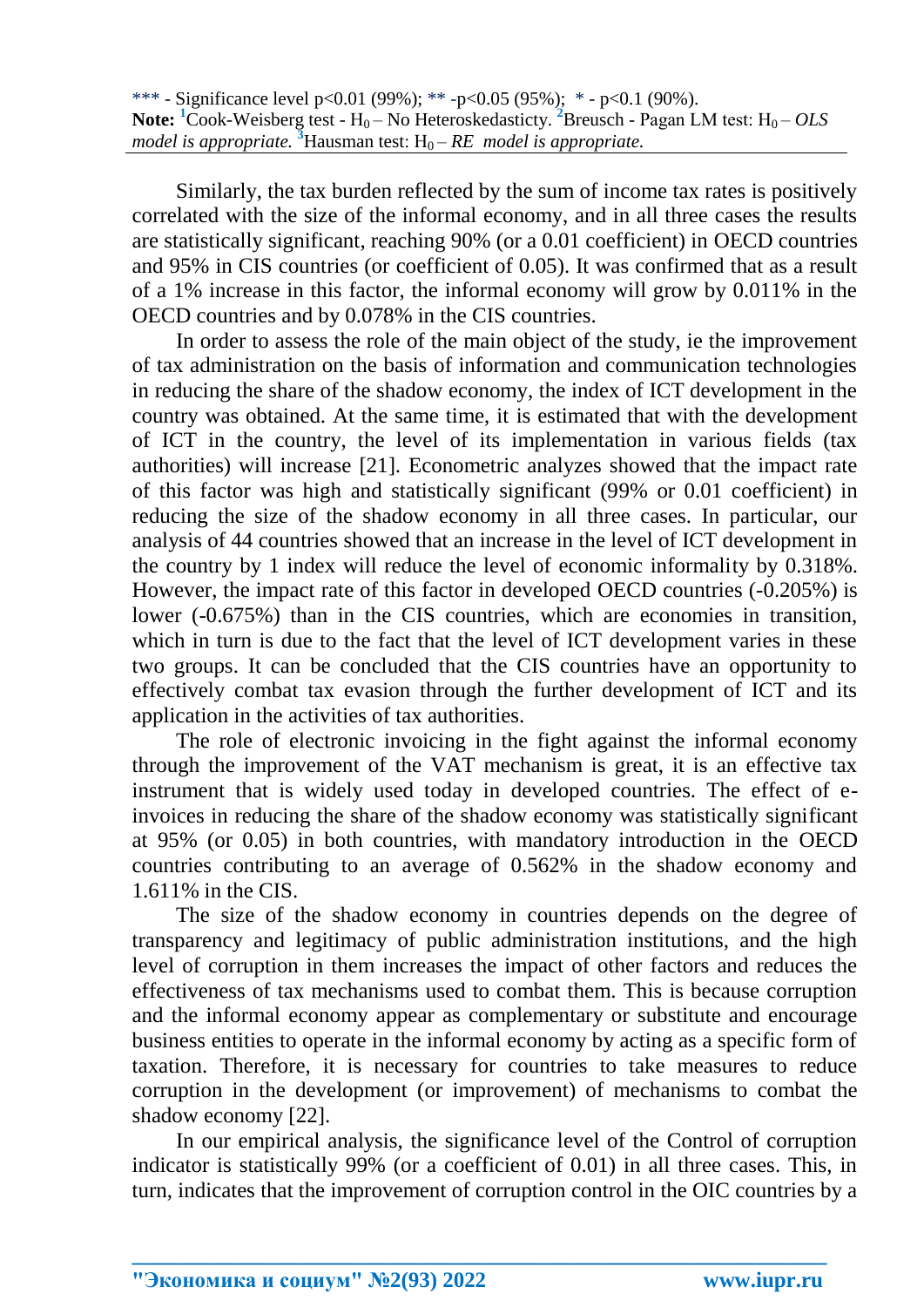factor of 1 will contribute to the reduction of the share of the shadow economy by 3.639 percent. However, due to the high level of corruption in the CIS countries, the results of econometric analysis show that an increase in the control of corruption by a factor of 1 in these countries will reduce informality in the economy by 10.572%.

## **Conclusions**

1. The shadow economy is a fact of life in countries that reflects all forms of economic activity that are hidden from official authority for monetary, regulatory, and institutional purposes.

2. An analysis of the scientific and theoretical literature revealed that the main factors contributing to the expansion of the shadow economy are fiscal factors such as the burden of taxes and mandatory payments, tax culture, the quality of public institutions.

3. Studies have shown that the issue of improving tax compliance should be at the heart of tax reform in reducing the size of the shadow economy. At the same time, it is important to ensure that taxpayers fulfill their tax obligations voluntarily, in a timely manner and in full.

4. The level of tax collection concludes how formed three types of confidence, that is, the righteousness of the tax system, which is directly related to the wise system of trust and confidence in the potential of the budget.

5. Increasing confidence in the tax system requires improving the tax culture, reducing compliance costs, designing tax policy on the basis of fundamental principles, optimizing the elements of the tax mechanism, improving tax control on the basis of information and communication technologies.

6. The analysis of the measures taken to improve the tax complex in the OIC and CIS countries confirms that the countries have implemented reforms in two main areas. These are reflected in the measures taken to optimize the tax burden and improve the capacity of tax administration on the basis of information and communication technologies.

7. An econometric analysis of the impact of tax compliance factors on the growth of the shadow economy and the impact of reforms in the OIC and CIS countries on their elimination showed that start-ups and compliance costs, tax burden and corruption in the country are the main factors influencing the informal sector. He also noted that the introduction of electronic invoicing and the level of development of information technology in the country play an important role in their elimination.

# **Literature**

- [1] The Organisation for Economic Co-operation and Development (OECD), 2014. Compliance Risk Management: Managing and Improving Tax Compliance. Committee on Fiscal Affairs.
- [2] International Monetary Fund (IMF), 2011. Revenue Mobilization in Developing Countries. Prepared by the Fiscal Affairs Department. [Электрон ресурс] URL <https://www.imf.org/external/np/pp/eng/2011/030811.pdf>